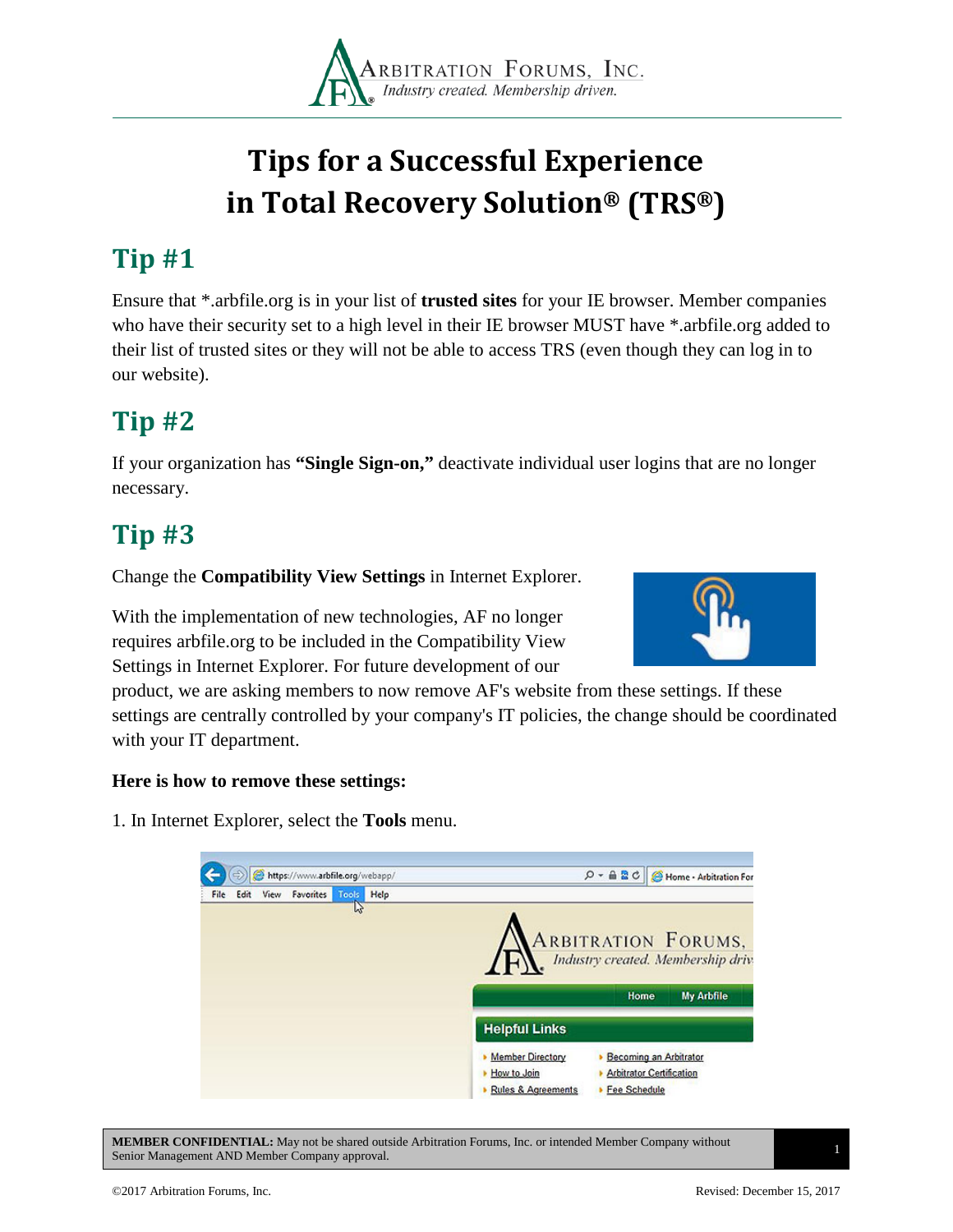

#### 2. Select **Compatibility View Settings.**

| File | Edit | View | https://www.arbfile.org/webapp/<br>Favorites | Tools | Help                                                                                                                                                                                                |                                | $Q - 2C$                        |                                                           | Home - Arbitration Forums                                                       |      |
|------|------|------|----------------------------------------------|-------|-----------------------------------------------------------------------------------------------------------------------------------------------------------------------------------------------------|--------------------------------|---------------------------------|-----------------------------------------------------------|---------------------------------------------------------------------------------|------|
|      |      |      |                                              |       | Delete browsing history<br><b>InPrivate Browsing</b><br><b>Tracking Protection</b><br><b>ActiveX Filtering</b><br>Fix connection problems<br>Reopen last browsing session<br>Add site to Start menu | Ctrl+Shift+Del<br>Ctrl+Shift+P | Home                            |                                                           | BITRATION FORUMS, IN<br>dustry created. Membership driven.<br><b>My Arbfile</b> | Meml |
|      |      |      |                                              |       | View downloads<br>Pop-up Blocker<br><b>SmartScreen Filter</b><br>Manage add-ons                                                                                                                     | $Ctd+J$<br>۰<br>۰              | ٠<br><b>Fee Schedule</b><br>nts | Becoming an Arbitrator<br><b>Arbitrator Certification</b> |                                                                                 |      |
|      |      |      |                                              | √     | <b>Compatibility View</b><br><b>Compatibility View settings</b>                                                                                                                                     |                                |                                 | <b>Latest News</b>                                        |                                                                                 |      |
|      |      |      |                                              |       |                                                                                                                                                                                                     |                                | Careers                         |                                                           |                                                                                 |      |
|      |      |      |                                              |       | B<br>Subscribe to this feed                                                                                                                                                                         |                                |                                 |                                                           |                                                                                 |      |

3. In the list of websites you've added to Compatibility View, select **arbfile.org**.

| Compatibility View.                                   | You can add and remove websites to be displayed in |
|-------------------------------------------------------|----------------------------------------------------|
| Add this website:                                     |                                                    |
|                                                       | Add                                                |
| Websites you've added to Compatibility View:          |                                                    |
| arbfile.org                                           | Remove                                             |
|                                                       |                                                    |
|                                                       |                                                    |
|                                                       |                                                    |
|                                                       |                                                    |
|                                                       |                                                    |
|                                                       |                                                    |
|                                                       |                                                    |
|                                                       |                                                    |
| Display all websites in Compatibility View            |                                                    |
| Display intranet sites in Compatibility View          |                                                    |
| V Download updated compatibility lists from Microsoft |                                                    |

**MEMBER CONFIDENTIAL:** May not be shared outside Arbitration Forums, Inc. or intended Member Company without **SENIDER CONFIDENTIAL:** May not be shared outside Arbitration Forums, mc. or intended member Company without 2<br>Senior Management AND Member Company approval.